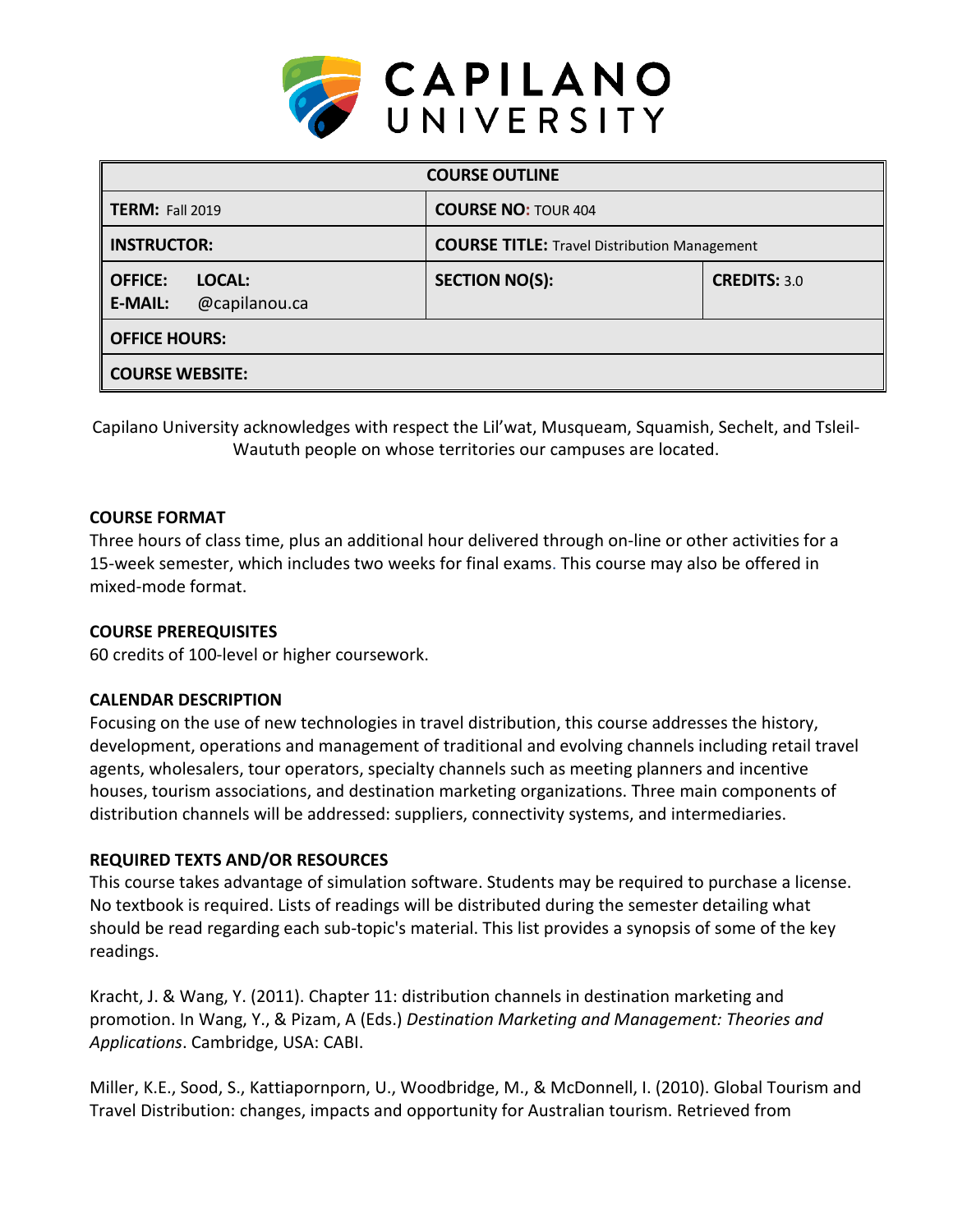[http://www.crctourism.com.au/wms/upload/resources/120016%20Global%20Distribution-](http://www.crctourism.com.au/wms/upload/resources/120016%20Global%20Distribution-Miller_WEB.pdf)[Miller\\_WEB.pdf](http://www.crctourism.com.au/wms/upload/resources/120016%20Global%20Distribution-Miller_WEB.pdf) 

Ogonowska, M. (2012). Selling tourism products through the opaque channels. *E-Review Of Tourism Research*, 10(3), 1-5.

Radulović, L. (2013). The role and potential of global distribution system Amadeus for tourism development at the global level. *Singidunum Journal Of Applied Sciences*, 10(1), 28-38.

Swinson Severt, K., & Rutkowski, T. (2011). Channel Incentive Travel: A Case Study. Retrieved from http://theirf.org/direct/user/site/0/files/IRF2011 Channel Incentive Travel Study Final Nov.pdf

Thakran, K., & Verma, R. (2013). The emergence of hybrid online distribution channels in travel, tourism and hospitality. *Cornell Hospitality Quarterly*, 54(3), 240-247.

Trezner, Z. (2012). The role of travel agents and tour operators in extending the tourist season. Retrieved from

[http://ec.europa.eu/enterprise/sectors/tourism/files/etd2012/ectaa\\_zeljko\\_trezner\\_en.pdf](http://ec.europa.eu/enterprise/sectors/tourism/files/etd2012/ectaa_zeljko_trezner_en.pdf)

VirtuaaliAMK. (No date). Tourism Intermediaries. Retrieved from <http://www2.amk.fi/digma.fi/www.amk.fi/opintojaksot/050809/1184649944500.html>

What Is Travel Distribution? (2010). PhoCusWright Innovation Edition, 14-25.

*Note: Texts and readings for this course may change (with adequate notice). Please consult with your instructor and with the detailed course syllabus and/or Moodle site for the final reading list.*

# **COURSE STUDENT LEARNING OUTCOMES**

### **On successful completion of this course, students will be able to do the following:**

- Explain the various components of distribution channels, their specific roles, linkages between them and how the system operates.
- Explain the benefits and challenges of using Global Distribution Systems and other intermediaries to package and distribute your tourism product.
- Illustrate and explain the traditional structure of travel distribution channels, how the various participants interact, and the impacts of new technology on emerging channels including ecommerce and the share economy.
- Discuss the significance of recent and emerging technologies such as Global Distribution Systems, social media and social networking, and mobile devices.
- Analyze future trends in travel distribution systems and their impacts on businesses in regards to issues like distribution costs, product pricing, yield management.
- Apply forecasting tools and marketing channels as a revenue management tool.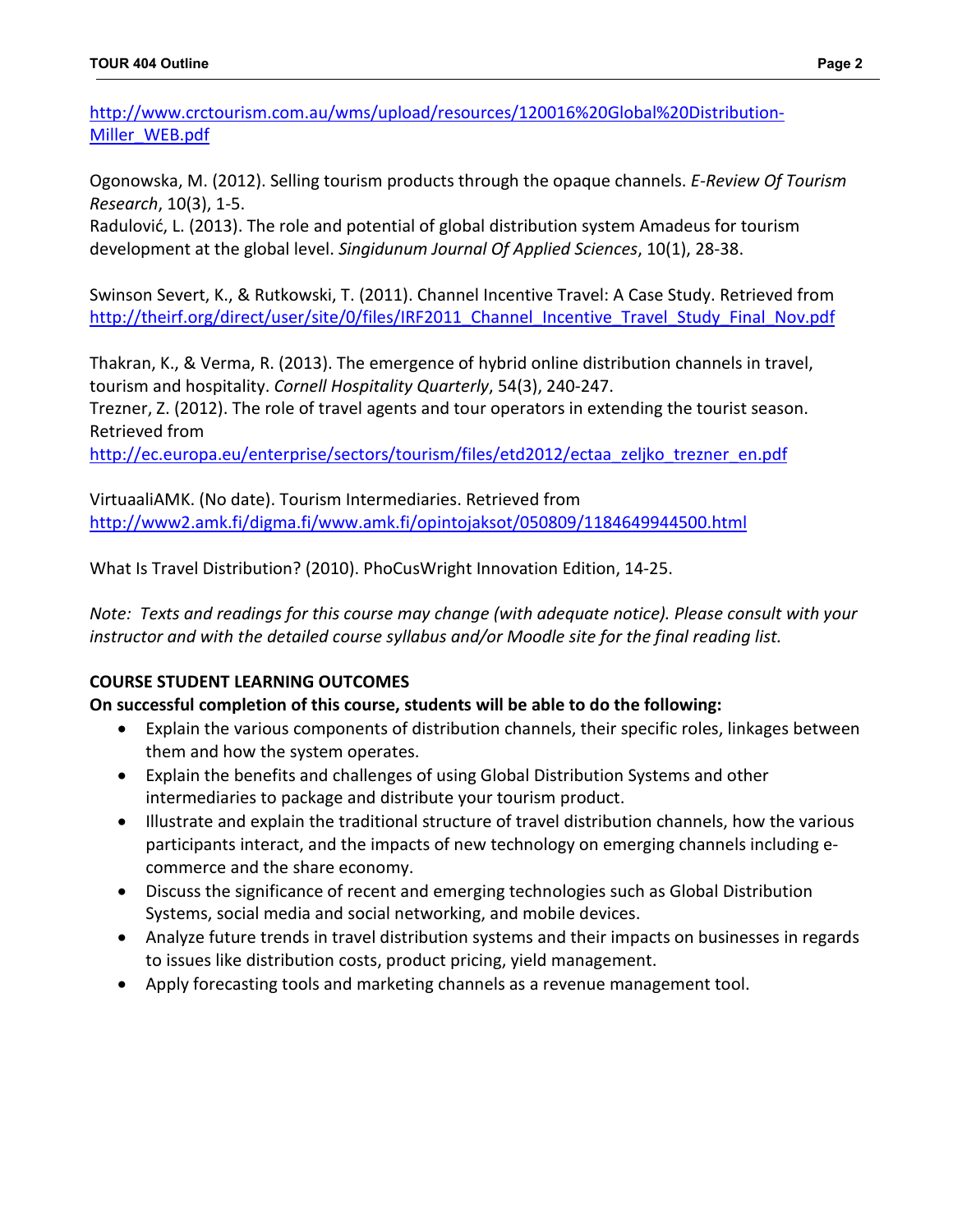### **COURSE CONTENT**

In order to facilitate student learning and in-class discussion, students are expected to complete **ALL** assigned readings **BEFORE** each class. Readings and lecture topics may change and/or additional readings assigned as appropriate. Please consult with your instructor.

| <b>Week</b>             | <b>Topics</b>                                                             |  |  |  |
|-------------------------|---------------------------------------------------------------------------|--|--|--|
| 1                       | Course Introduction<br>$\bullet$                                          |  |  |  |
|                         | <b>Concepts and Definitions</b>                                           |  |  |  |
| $\overline{2}$          | Concepts and Definitions (continued)                                      |  |  |  |
|                         | <b>Evolution of Travel Distribution Channels</b>                          |  |  |  |
|                         | Tour Wholesalers and Operators: Roles, Strategies, Contexts, and Changing |  |  |  |
|                         | Conditions                                                                |  |  |  |
| $\overline{\mathbf{3}}$ | <b>Travel Retailers</b>                                                   |  |  |  |
|                         | <b>Specialty Channels</b>                                                 |  |  |  |
| 4                       | The Future of Travel Distribution Channels                                |  |  |  |
| 5                       | The Internet and its Influence in Travel Distribution<br>$\bullet$        |  |  |  |
|                         | Social Media Distribution                                                 |  |  |  |
| 6                       | Social Media Distribution (continued)<br>$\bullet$                        |  |  |  |
|                         | The Sharing Economy                                                       |  |  |  |
| $\overline{7}$          | Global Distribution Systems and Central Reservations Systems              |  |  |  |
|                         | Case Study: Sabre GDS<br>$\bullet$                                        |  |  |  |
| 8                       | <b>Global Distribution Systems (continued)</b>                            |  |  |  |
| 9                       | <b>Travel Technology Essentials</b>                                       |  |  |  |
| 10                      | <b>Travel E-Commerce</b>                                                  |  |  |  |
| 11                      | Travel E-Commerce (continued)                                             |  |  |  |
|                         |                                                                           |  |  |  |
| 12                      | Destination Marketing Organizations (DMOs)<br>$\bullet$                   |  |  |  |
|                         | <b>Travel Distribution Associations in Canada</b>                         |  |  |  |
| 13                      | Preparations for Examinations and Presentations                           |  |  |  |
| 14-15                   | <b>Final Exam Period</b>                                                  |  |  |  |

### **EVALUATION PROFILE**

| <b>Tests and Quizzes</b>       | 25%  |
|--------------------------------|------|
| <b>Simulation Exercises</b>    | 20%  |
| <b>Report and Presentation</b> |      |
| Report                         | 15%  |
| Presentation                   | 10%  |
| Participation and Attendance   | 10%  |
| <b>Final Exam</b>              | 20%  |
| Total                          | 100% |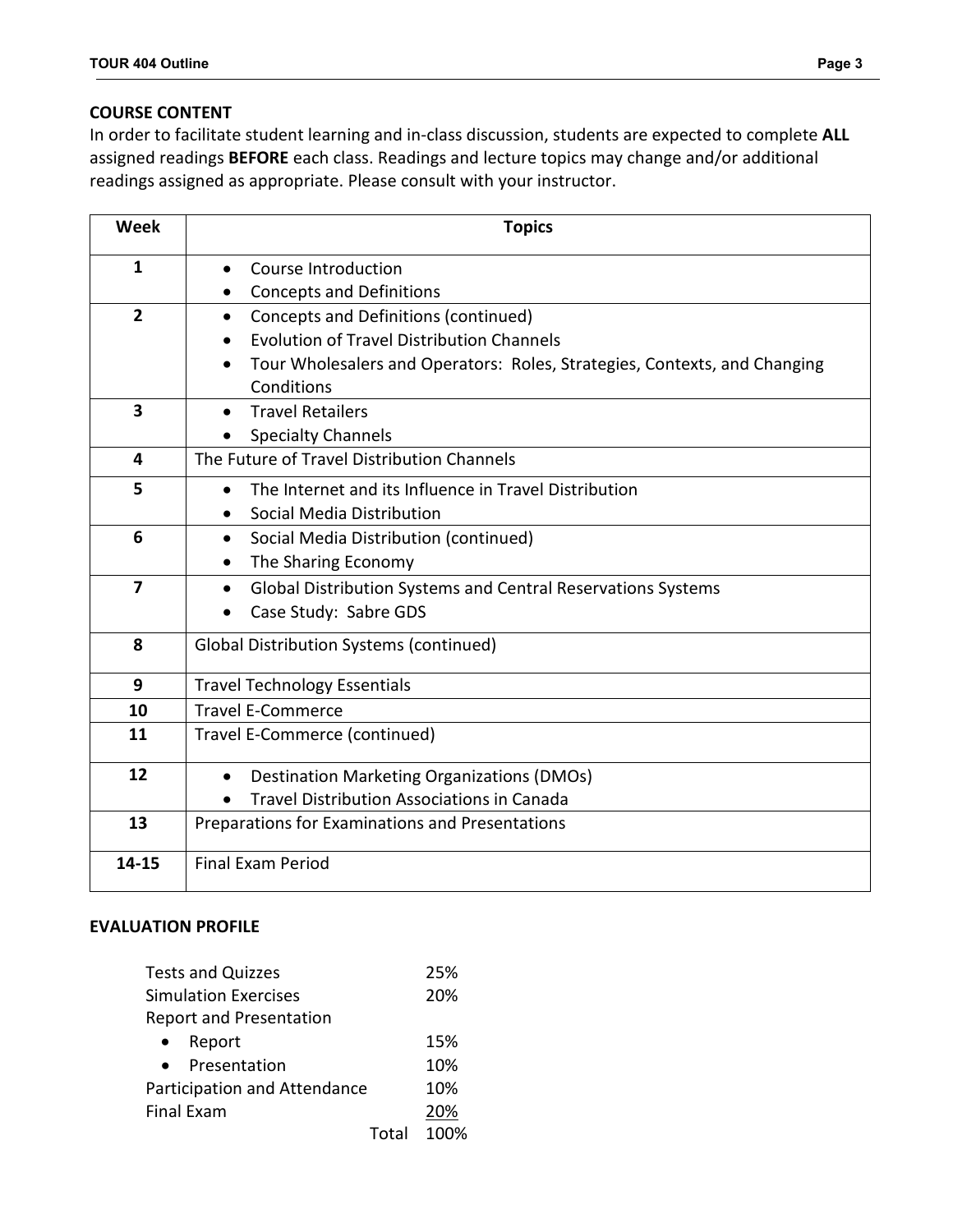#### **ASSIGNMENTS**

The deliverables structure for this course, specifically what is contained in the group presentations, tests, critique, and final exam, is determined by the instructor in accordance with the learning outcomes outlined above. Please refer to the course syllabus and Moodle site for a detailed breakdown.

*Tests and Quizzes:*This course will include a combination of quizzes and tests. The format of tests and quizzes will be determined by the instructor and may include a combination of true/false, multiple choice, short answer, matching, and essay questions.

**Written Assignments:** This course will include a combination of short written assignments (e.g. reading responses, primary source analysis, article review) and/or longer assignments such as a research essay.

*Presentations:* This course will include a presentation component, which may be an individual or group assignment (e.g. in-class debate, academic poster, research presentation). Detailed instructions will be provided in class and on Moodle.

*Participation:* Participation grades are based on the consistency, quality, and frequency of contributions to class discussions. Consistency means attending every class, maintaining a positive and respectful presence in the classroom, and actively contributing to discussions on a regular basis. Quality means demonstrating respect for peers and their contributions; listening attentively during lectures and when other students are speaking; and participating in all activities with an open and inquisitive mind.

*Final Exam:* The course will include a final exam that may be drawn from all class materials. The final exam may be cumulative (please consult with your instructor). The final exam will be scheduled at a date to be determined by the Registrar's Office. Please plan to be available to write the final exam at any point during the final exam period. If you must make travel arrangements, assume that the final exam will be held on the final day of the exam period, and plan accordingly.

#### **GRADING PROFILE**

|    | $A+ = 90-100$ | $B+ = 77-79$    | $C+ = 67-69$    | $D = 50-59$ |
|----|---------------|-----------------|-----------------|-------------|
| A  | $= 85-89$     | $= 73-76$<br>B  | $= 63-66$       | $= 0-49$    |
| A- | $= 80-84$     | $= 70-72$<br>B- | $= 60-62$<br>U- |             |

#### **Incomplete Grades**

Grades of Incomplete "I" are assigned only in exceptional circumstances when a student requests extra time to complete their coursework. Such agreements are made only at the request of the student, who is responsible to determine from the instructor the outstanding requirements of the course.

#### **Late Assignments**

Assignments are due at the beginning of the class on the due date listed. If you anticipate handing in an assignment late, please consult with your instructor beforehand.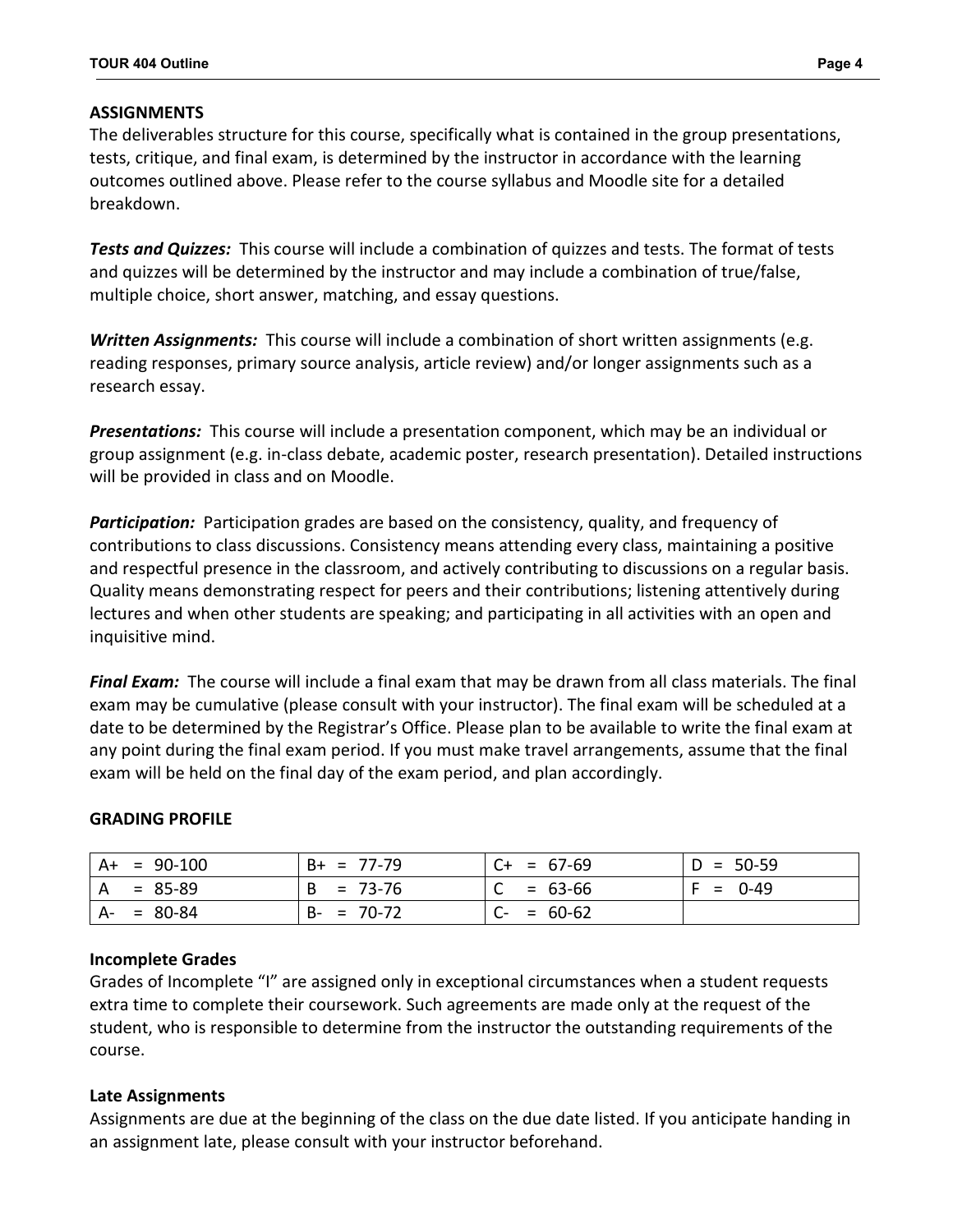### **Missed Exams/Quizzes/Labs etc.**

Make-up exams, quizzes and/or tests are given at the discretion of the instructor. They are generally given only in medical emergencies or severe personal crises. Some missed labs or other activities may not be able to be accommodated. Please consult with your instructor.

## **Attendance**

Students are expected to attend all classes and associated activities.

## **English Usage**

Students are expected to proofread all written work for any grammatical, spelling and stylistic errors. Instructors may deduct marks for incorrect grammar and spelling in written assignments.

## **Electronic Devices**

Students may use electronic devices during class for note-taking only.

## **On-line Communication**

Outside of the classroom, instructors will (if necessary) communicate with students using either their official Capilano University email or Moodle; please check both regularly. Official communication between Capilano University and students is delivered to students' Capilano University email addresses only.

# **UNIVERSITY OPERATIONAL DETAILS**

### **Tools for Success**

Many services are available to support student success for Capilano University students. A central navigation point for all services can be found at:<https://www.capilanou.ca/student-life/>

# **Capilano University Security: download the [CapU Mobile Safety App](https://www.capilanou.ca/student-life/support--wellness/safety--security/capu-safe-app/)**

# **Policy Statement (S2009-06)**

Capilano University has policies on Academic Appeals (including appeal of final grade), Student Conduct, Academic Integrity, Academic Probation and other educational issues. These and other policies are available on the University website.

# **Academic Integrity (S2017-05)**

Any instance of academic dishonesty or breach of the standards of academic integrity is serious and students will be held accountable for their actions, whether acting alone or in a group. See policy and procedures S2017-05 Academic Integrity for more information: [https://www.capilanou.ca/about](https://www.capilanou.ca/about-capu/governance/policies/)[capu/governance/policies/](https://www.capilanou.ca/about-capu/governance/policies/)

Violations of academic integrity, including dishonesty in assignments, examinations, or other academic performances, are prohibited and will be handled in accordance with the Student Academic Integrity Procedures.

**Academic dishonesty** is any act that breaches one or more of the principles of academic integrity. Acts of academic dishonesty may include but are not limited to the following types: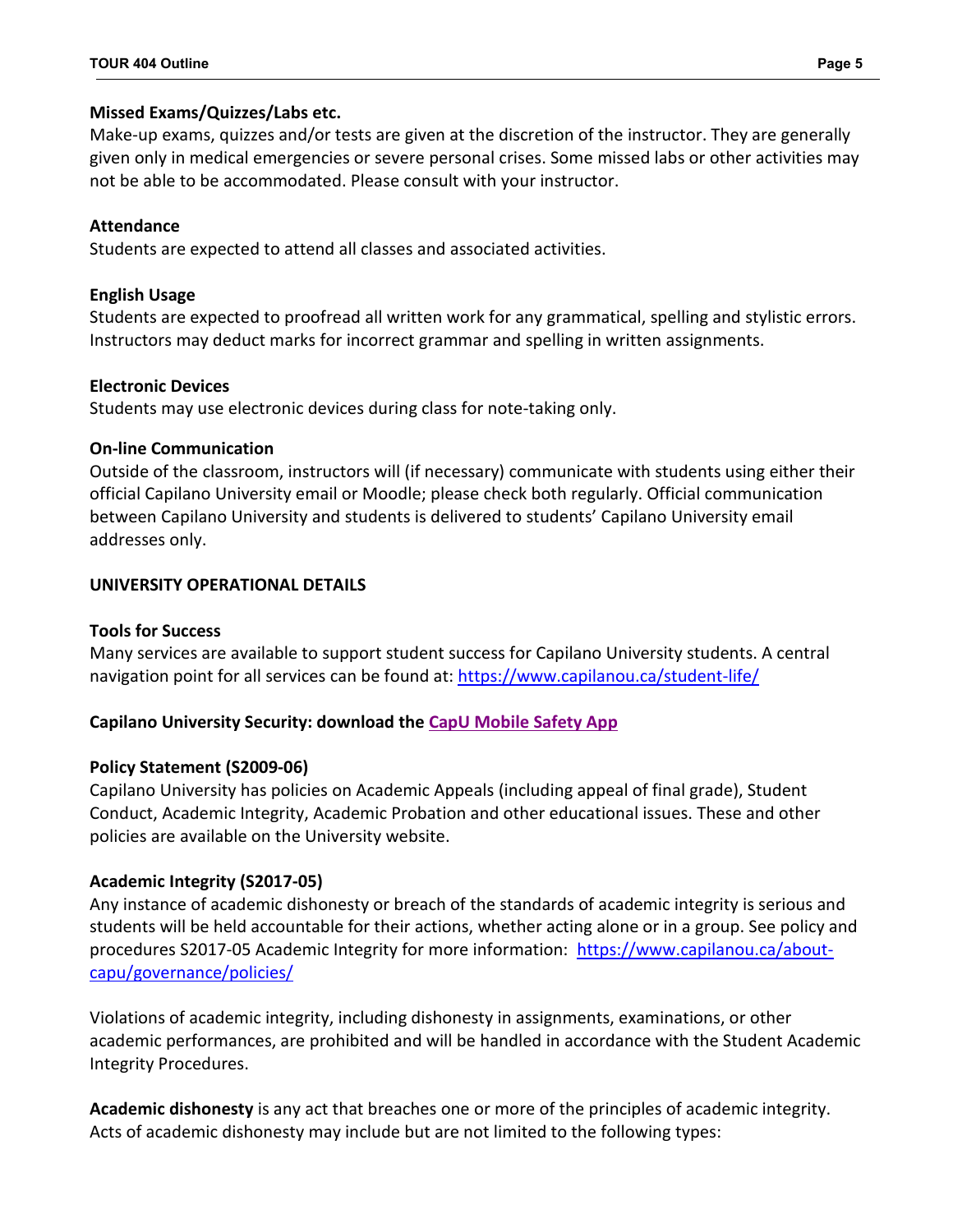**Cheating**: Using or providing unauthorized aids, assistance or materials while preparing or completing assessments, or when completing practical work (in clinical, practicum, or lab settings), including but not limited to the following:

- Copying or attempting to copy the work of another during an assessment;
- Communicating work to another student during an examination;
- Using unauthorized aids, notes, or electronic devices or means during an examination;
- Unauthorized possession of an assessment or answer key; and/or,
- Submitting of a substantially similar assessment by two or more students, except in the case where such submission is specifically authorized by the instructor.

**Fraud**: Creation or use of falsified documents.

**Misuse or misrepresentation of sources**: Presenting source material in such a way as to distort its original purpose or implication(s); misattributing words, ideas, etc. to someone other than the original source; misrepresenting or manipulating research findings or data; and/or suppressing aspects of findings or data in order to present conclusions in a light other than the research, taken as a whole, would support.

**Plagiarism**: Presenting or submitting, as one's own work, the research, words, ideas, artistic imagery, arguments, calculations, illustrations, or diagrams of another person or persons without explicit or accurate citation or credit.

**Self-Plagiarism**: Submitting one's own work for credit in more than one course without the permission of the instructors, or re-submitting work, in whole or in part, for which credit has already been granted without permission of the instructors.

**Prohibited Conduct**: The following are examples of other conduct specifically prohibited:

- Taking unauthorized possession of the work of another student (for example, intercepting and removing such work from a photocopier or printer, or collecting the graded work of another student from a stack of papers);
- Falsifying one's own and/or other students' attendance in a course;
- Impersonating or allowing the impersonation of an individual;
- Modifying a graded assessment then submitting it for re-grading; or,
- Assisting or attempting to assist another person to commit any breach of academic integrity.

### **Sexual Violence and Misconduct**

All Members of the University Community have the right to work, teach and study in an environment that is free from all forms of sexual violence and misconduct. Policy B401 defines sexual assault as follows:

Sexual assault is any form of sexual contact that occurs without ongoing and freely given consent, including the threat of sexual contact without consent. Sexual assault can be committed by a stranger, someone known to the survivor or an intimate partner.